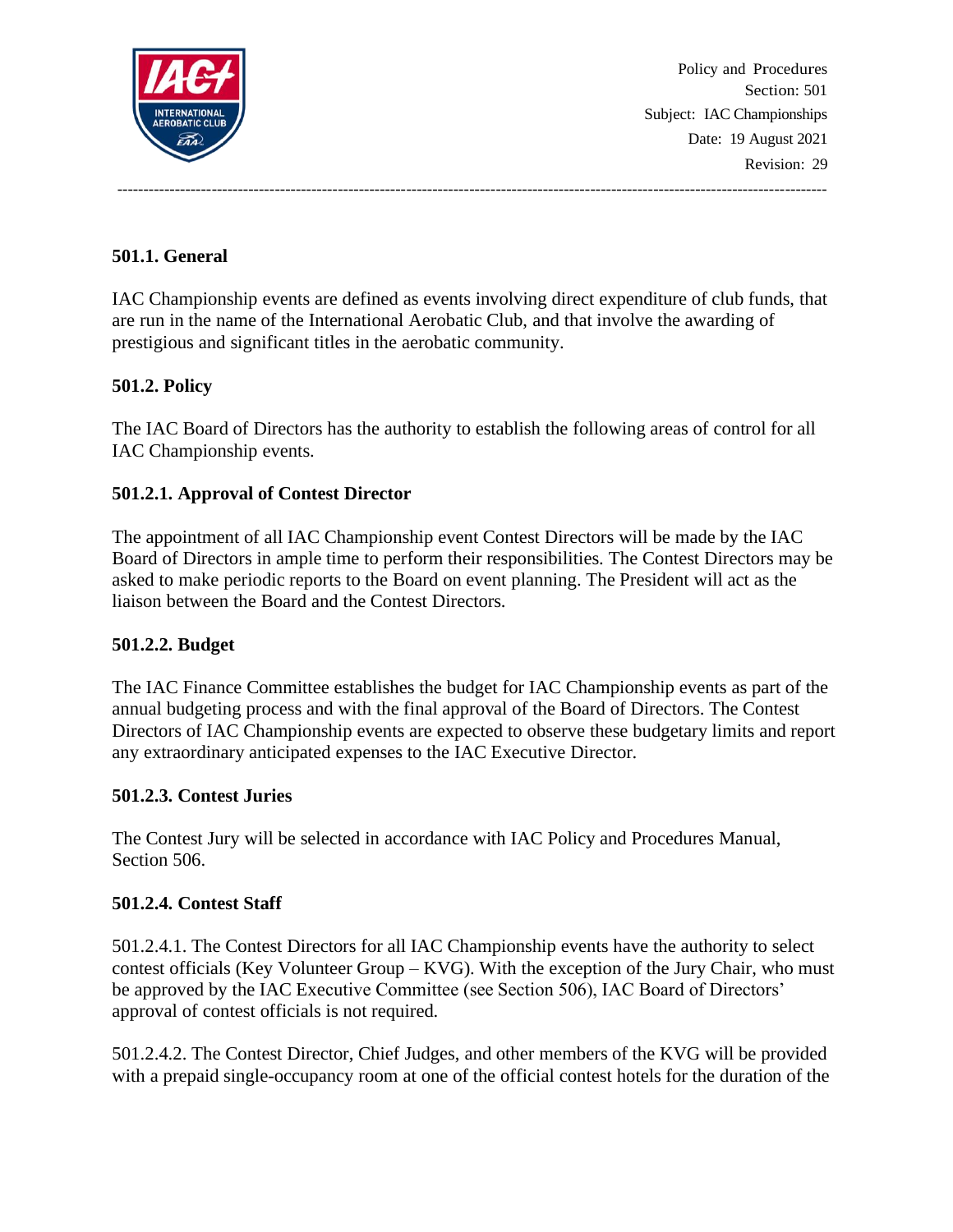

Policy and Procedures Section: 501 Subject: IAC Championships Date: 19 August 2021 Revision: 29

---------------------------------------------------------------------------------------------------------------------------------------

competition, at the sole discretion of the IAC Board of Directors and within the limits of the budget approved by the Board.

### **501.2.5. Dates and Location**

The IAC Board of Directors will establish the dates and locations for all IAC Championship events.

### **501.2.6. Establishment of Supplemental Rules and Policies**

The IAC Board of Directors has the authority to establish supplemental rules to the IAC Official Contest Rules and supplemental policies for IAC Championship events.

### **501.3. Event Administration**

501.3.1. The Contest Directors for all IAC Championship events will be responsible for overall contest administration including all duties and responsibilities delegated to contest staff.

501.3.2. IAC Headquarters will be responsible for administration of all special events and activities peripheral to the administration of the contest itself including all duties and responsibilities delegated to event staff.

### **501.4. Judges**

Judges will be selected for each category of competitions in the following manner:

501.4.1. The Judges Chair will invite all National Judges, and those Regional Judges who have logged 250 or more flights, as published in the IAC Contest Database (IACCDB), to judge at the U.S. Nationals. Judges who accept the invitation will provide their category preferences and also indicate whether they will be competing or whether they have coached a competitor within the last six months and if so, in what category.

501.4.2. After the deadline for responses has closed, those Judges who have responded will be reviewed by the Contest Jury, the Chief Judges, and the Judges Program Chair. In this review, currency (P&P 214.6) and any information regarding judge performance that the Jury, Chief Judges, and Judges Chair can provide will be evaluated.

501.4.3. Based on these evaluations, the Judges Program Chair will assemble a final list of Judge assignments by category to the Championships Contest Director and Volunteer Coordinator. The assignments will take into account the need for adequate rest and time for those who are both